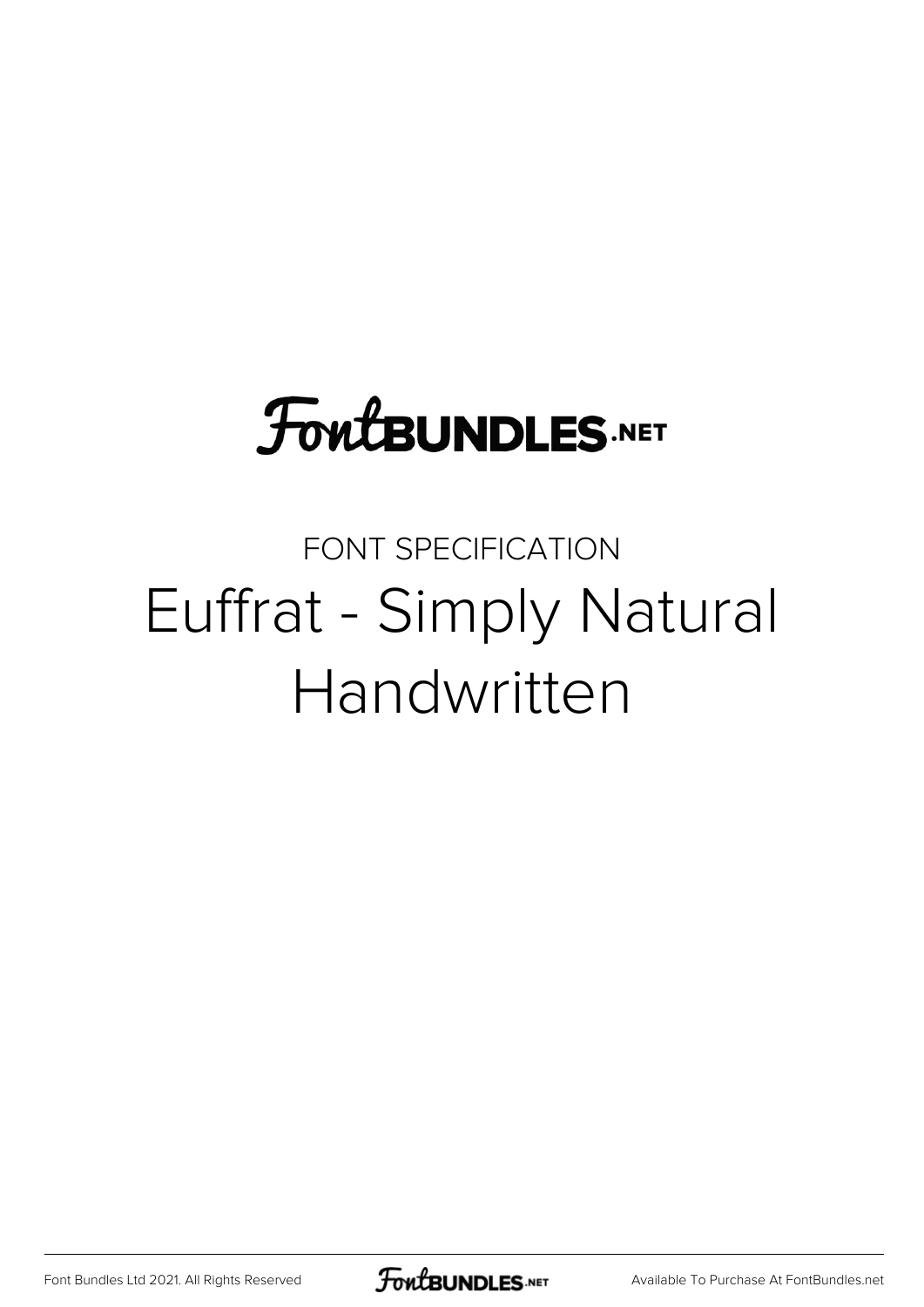#### Euffrat - Regular

**Uppercase Characters** 

## ABCDEFGHIOKLWNOPQRSTUV WXY2

Lowercase Characters

**Numbers** 

#### 0123456789

Punctuation and Symbols

All Other Glyphs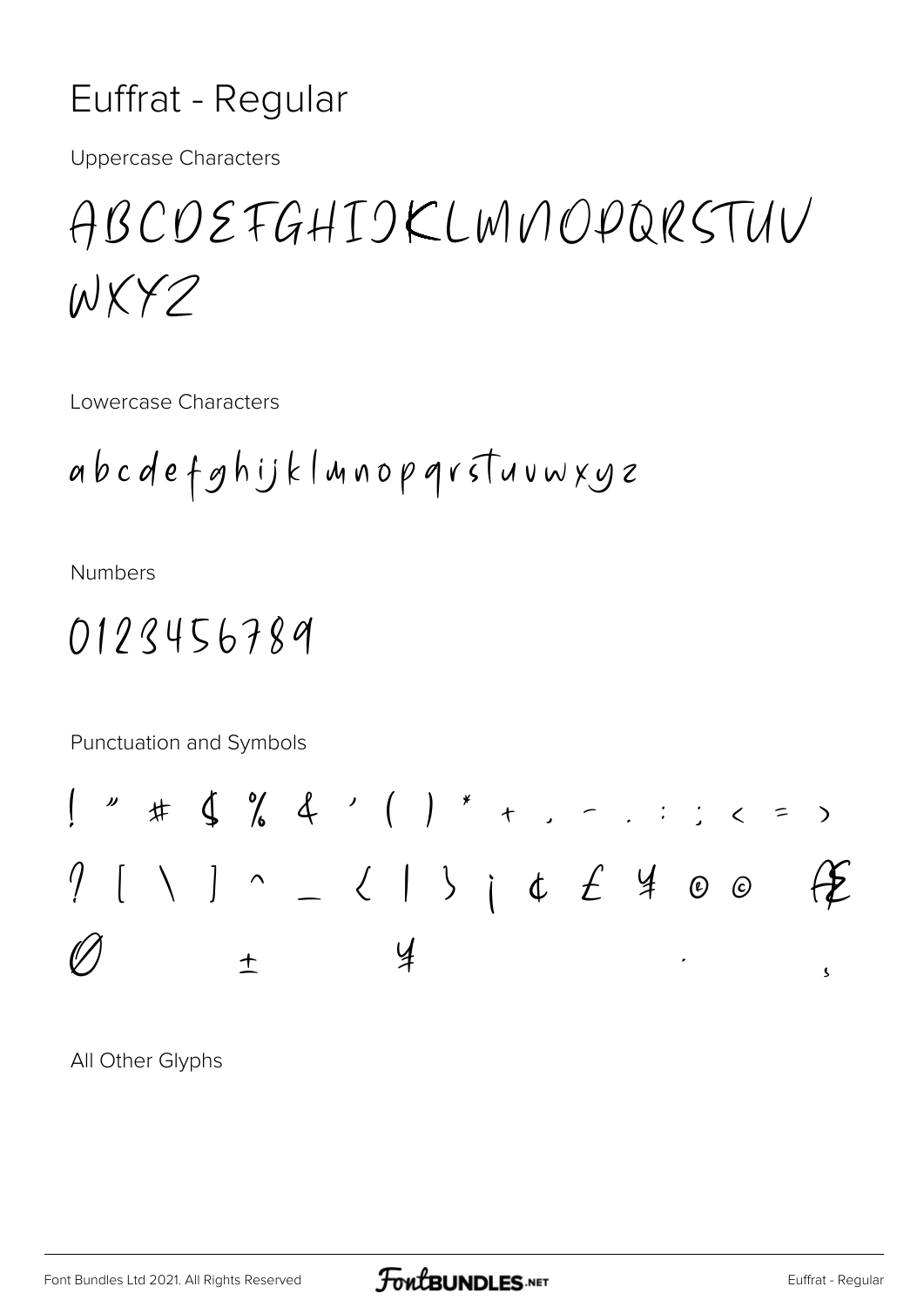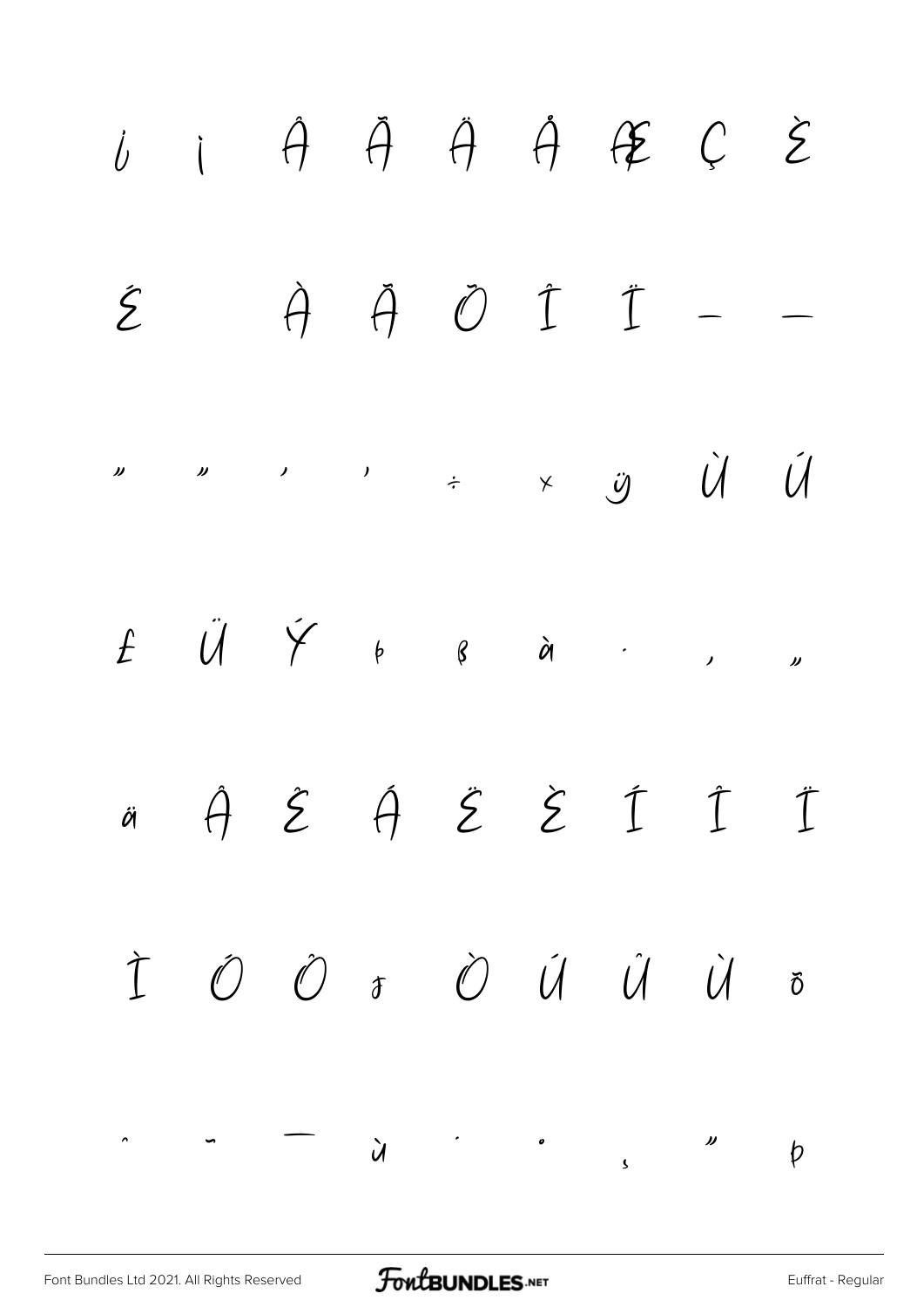